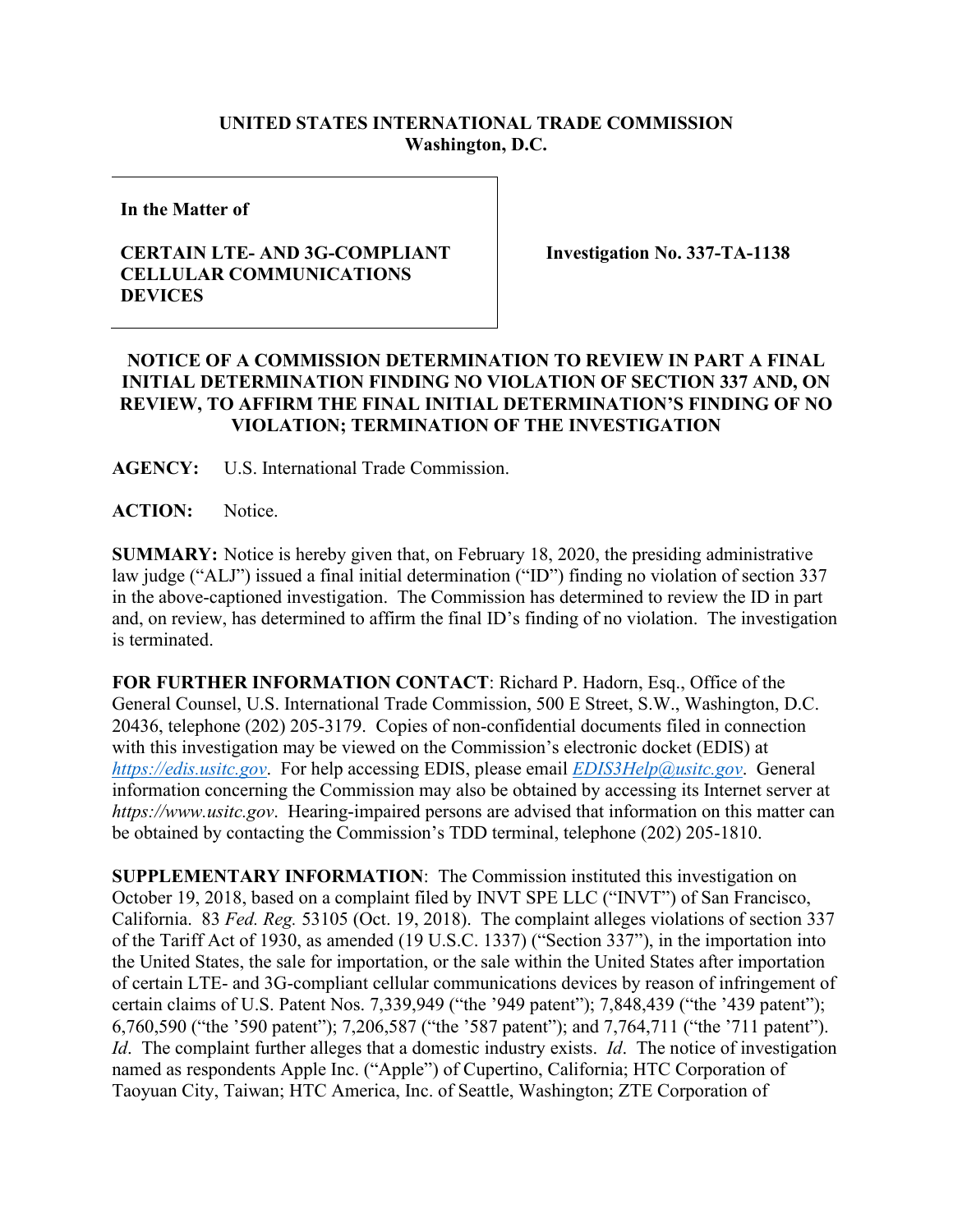Guangdong, China; and ZTE (USA) Inc. of Richardson, Texas (collectively, the "Respondents"). *Id*. at 53106. The Office of Unfair Import Investigations ("OUII") is also named as a party. *Id*.

The Commission later terminated the investigation as to: (1) the '711 patent, Order No. 20 (Mar. 11, 2019), *unreviewed by* Comm'n Notice (Mar. 25, 2019); and (2) the '949 patent and claim 3 of the '439 patent, Order No. 46 (July 31, 2019), *unreviewed by* Comm'n Notice (Aug. 20, 2019). Remaining in the investigation are claims 3 and 4 of the ՚590 patent, claim 4 of the ՚587 patent, and claims 1 and 2 of the ՚439 patent.

On February 18, 2020, the ALJ issued the final ID finding no violation of Section 337. *See* ID. On March 2, 2020, INVT and OUII each filed petitions for review of certain findings in the ID and Respondents filed a contingent petition for review. On March 17, 2020, the parties filed responses to each other's petitions.

On April 3, 2020, the ALJ issued a Recommended Determination on the Public Interest, Remedy, and Bond ("RD") recommending that, should the Commission reverse her findings in the ID and find a violation of Section 337, then the Commission should issue a limited exclusion order, with a delayed implementation, and cease and desist orders against each Respondent. RD at 3. The RD also recommends imposing no bond during the period of Presidential review. *Id*.

On April 8, 2020, Apple filed a motion for sanctions against INVT ("Apple Motion"). On April 20, 2020, INVT filed an opposition to the motion. On April 29, 2020, Apple filed a motion for leave to file a reply in support of its motion.

On May 4, 2020, the Commission received a submission on the public interest from INVT. On May 5, 2020, the Commission received submissions on the public interest from the following non-parties: (1) ACT / The App Association; (2) Cisco Systems, Inc., Dell Technologies, Inc., Hewlett Packard Enterprise Company, HP Inc., and the High Tech Inventors Alliance; and (3) Computer & Communications Industry Association. On May 6, 2020, the Commission also received a submission on the public interest from non-party Fair Standards Alliance.

Having reviewed the record in this investigation, including the ALJ's orders and ID, as well as the parties' petitions and responses thereto, the Commission has determined to review the ID in part, as follows:

The Commission has determined to review and, on review, take no position on the ID's findings regarding the following issues: (1) whether INVT has standing before the Commission to assert the '590, '587, and '439 patents; (2) whether INVT satisfied the economic prong of the domestic industry requirement; and (3) whether Respondents' affirmative defenses of (i) patent exhaustion, (ii) equitable estoppel and waiver, and (iii) unclean hands bar the requested relief.

The Commission has determined not to review the remaining findings in the final ID.

Accordingly, the Commission has determined to affirm the final ID's finding of no violation of section 337. The investigation is terminated.